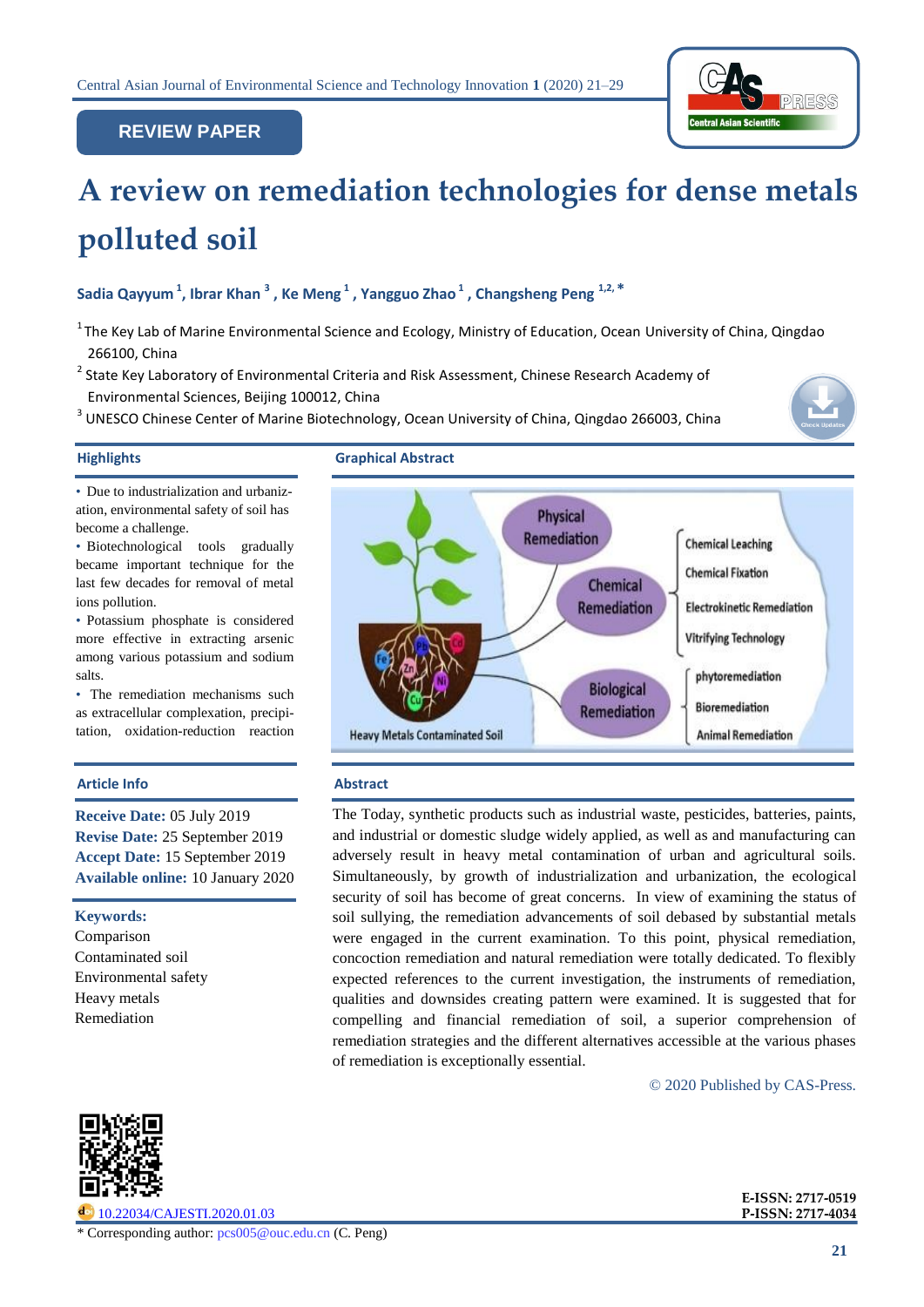### **1. Introduction**

Soil is a natural and dynamic body formed by soil builder processes and factors, including minerals and organic materials that cover the earth's outer crust that plants can grow in it. The soil is considered essential natural components and significant material for individual endurance and improvement in the biological system. In any case, soil likewise turns into a path for contaminants entrance into the earth, disregarding defilement gets from air contamination, water contamination, or soil contamination itself [\(Fawzy et al., 2019;](#page-6-0)  [Khatun et al., 2019;](#page-6-1) Li et al., 2019; [McBride and Zhou, 2019;](#page-7-0) [Yu et al., 2019\)](#page-7-1). Soil Contamination happens because of different horticultural and mechanical exercises, including petroleum product burning, agrarian utilization of manures and pesticides, mining waste, and landfill filtering [\(Almehdi et al., 2019;](#page-5-0) [Azizollahi et al., 2019;](#page-5-1) [Kumari](#page-6-2)  [and Dey, 2019\)](#page-6-2). Potential unsafe contaminants have been collected in the higher soil during a great many years, beginning from the digging for haematite and far ahead for copper [\(Gong et al., 2019;](#page-6-3) Kumar et al., 2019; [Parlayıcı and Pehlivan, 2019](#page-7-2)). Regarding their portability and bio harmfulness on living biological systems, expelling metals from soil is a fundamental undertaking. Soil tainting has become a significant issue with the economy and manufacturing improvement. Soil tainting by Heavy metal is more genuine than other soil defilements [\(Demarco et al., 2019;](#page-5-2) [Gómez-Garrido et al., 2018;](#page-6-4) [Guo et al., 2019;](#page-6-5) [Jeelani et al., 2018;](#page-6-6) [Liu et al.,](#page-7-3)  [2018\)](#page-7-3).

By the aggregation of overwhelming metals and metalloids, soils sullying may happen. Emanations from the quickly extending mechanical zones, removal of high metal squanders, mine tailings, leaded gas and paints, land use of composts, creature excrements, sewage muck, pesticides, wastewater water system, coal-burning buildups, spillage of petrochemicals, and environmental statement are of the chief reasons [\(Arreghini et al.,](#page-5-3)  [2018;](#page-5-3) [Hossain et al., 2018;](#page-6-7) [Khan et al., 2008;](#page-6-8) [Lu et al., 2018;](#page-7-4) [Tampouris et al., 2001;](#page-7-5) [Zhang et al., 2018\)](#page-7-6). Overwhelming metals are poisonous to all creatures if present in great obsessions. The convergences of substantial metals in soils can generally change, even in uncontaminated soils. Stamped contrasts in the stones' geochemical creation can bring about broad scopes of absolute centralizations of components in soils, even in soils not sullied. By the by, centralizations of substantial metals can influence harmfulness in soil creatures and vulnerable plants ward to the components influencing the bioavailability of the components [\(Ebadi and](#page-5-4)  [Hisoriev, 2017;](#page-5-4) [Galal et al., 2019;](#page-6-9) [Mai et al., 2019;](#page-7-7) [Nan et al., 2019\)](#page-7-8).

The traffic exhaust and fuel consumption, just as modern gases and residue, can prompt air contamination with many natural contaminants. The biological contaminants could then move to the dirt through different strategies, for example, dry testimony and precipitation, bringing about land tainting (Zhang, H.et al. 2017). In an exploration by (M.A. Hashim.et.al., 2011), thirty-five methodologies for groundwater treatment have been assessed and ordered under three enormous classifications viz concoction, biochemical/natural/biosorption, and physical-substance treatment forms. The choice of an appropriate innovation for sullying remediation at a specific site is one of the most testing activities because of very mind boggling soil science and spring attributes. No thumb-rule can be proposed for this issue. In the previous decade, iron-based advancements, microbial remediation, natural sulfate decrease and different adsorbents played flexible and proficient remediation jobs. Remembering the maintainability issues and ecological morals, the advancements including characteristic science, bioremediation and biosorption are prescribed to be embraced in proper cases.

#### **2. Materials and Methods**

### *2.1. Physical remediation*

The physical remediation comprises of soil substitution strategy and warm desorption, too. The dirt substitution is to clean soil to reestablish or mostly reestablish the debased soil to weaken the contamination fixation, increment the natural dirt limit, and remediate the dirt [\(Abumaizar and Smith, 1999;](#page-5-5) [Aresta et al., 2008;](#page-5-6)  [Kos and Leštan, 2003](#page-6-10)). The dirt substitution is grouped into three classes: soil substitution, soil spading, and new soil. Soil substitution expels the contaminated soil and brings in new soil, which is reasonable for a little debased zone. Furthermore, the supplanted soil ought to be dealt with potentially, or, more than likely, it will bring about the subsequent contamination. Soil spading is profoundly burrowing the defile soil, the toxin into the profound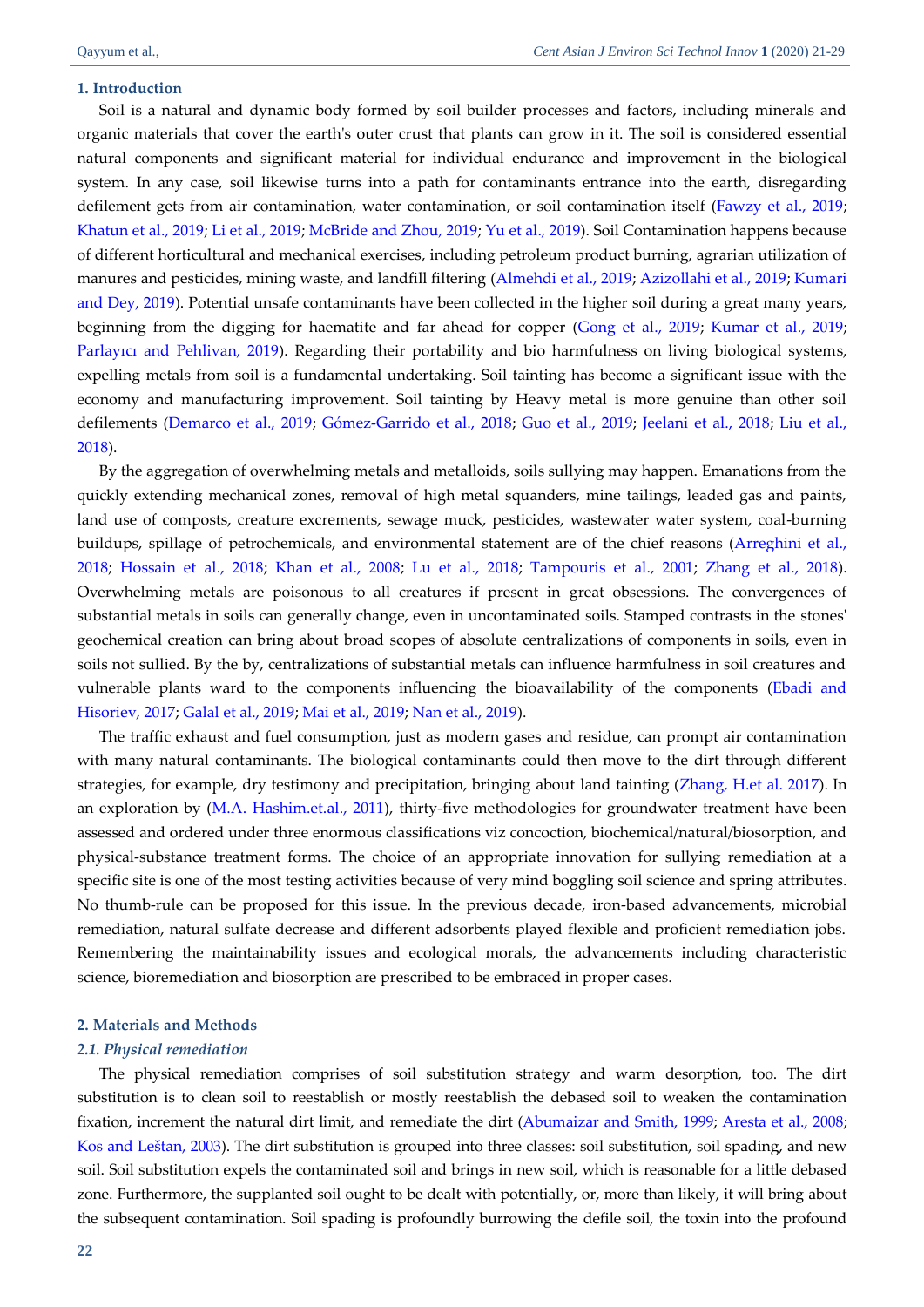locales, and accomplishing the point of weakening and normally debasing. New soil is dumping clean soil instead of the polluted soil, totally from base to surface or blending to diminish the poison fixation. The dirt supplanting is reasonable for soil with the little territory and contaminated harshly, which costs a ton [\(Abumaizar and Smith,](#page-5-5)  [1999;](#page-5-5) [Kos and Leštan, 2003](#page-6-10)). A few favorable circumstances, including necessary procedure, cell phones, and reuse capacity of the remediated soil, totally mean this innovation. An organization of mercury assortment and administration in USA has utilized this innovation for restoration and created business administration [\(Dandan et](#page-5-7)  [al., 2007\)](#page-5-7).

# *2.2. Chemical remediation*

### *2.2.1. Chemical leaching*

Concoction draining is washing the sullied soil by utilizing new water, mixtures, and other liquids or gas [\(Tokunaga and Hakuta, 2002\)](#page-7-9) to filter the contamination from the dirt. Sulfuric corrosive additionally accomplished excellent rate extraction. For arsenic expulsion from contaminated soil, a situation inviting and savvy extraction strategy has been contemplating [\(Alam et al., 2001;](#page-5-8) [Lee et al., 2007\)](#page-7-10). As an examined soil, a yellow-earthy colored woodland soil was sullied with arsenic (V) and utilized. Arsenic was capably extricated by phosphate arrangement of pH 6.0 at 300 mM phosphate focus and 40°C. The EDTA can shape constant complex with the most substantial metals in the wide pH valve among the extractants. [\(Ehsan et al., 2007\)](#page-5-9). After one h of washing with 0.2 M citrus extract, expulsion efficiencies for fine silt were >95%. At the point when 0.2 M citrus extract was blende in with 0.1 M potassium phosphate, the as expulsion proficiency expanded to one hundred percent. Notably, the impact is practically unacceptable when solo extracting is utilized as a wide range of soil poisons. This lets us join or progressively use a wide range of extractants. As indicated by results, in the expulsion of overwhelming metals from the dirt examples, Na2EDTA arrangements were profoundly more proficient than Na2S2O5. Na2EDTA especially showed a low effect on chromium evacuation and removed lead over zinc and cadmium. Evacuation of Cadmium and, significantly, zinc, by a 0.01 M Na2EDTA arrangement, was expanded strikingly by incorporating 0.1 M Na2S2O5. Consequently, a blend of the two reagents may give a monetarily ideal answer for firm debased soils [\(Ehsan et al., 2007\)](#page-5-9).

Assessed the effectiveness of a coating procedure with cyclodextrin and EDTA for the concurrent activation of substantial metals and PCBs from a field-tainted soil. These examinations insisted that PCB blends and picked overpowering metals can be extracted capably from the soil with three dynamic washes with a comparative washing deferment having EDTA and cyclodextrin. Biodegradable, designed common chelate ethylenediaminedisuccinic destructive (EDDS) was used to wash soil polluted with 1350 mg/kg of Pb (Li et al., 2009). Additionally examined the proficiency of tea saponin on metal expulsion. The outcomes indicated that the evacuation of Pb, Cd, Zn, and Cu were 6.74, 42.38, 13.07, and 8.75%, separately when utilizing 7 wt % tea sapiens as the extracting. The tea sapiens can successfully evacuate corrosive solvent and reductive metals, which will extraordinarily lessen the ecological hazard.

#### *2.2.2. Chemical fixation*

Concoction obsession is to include mixtures or resources into the debased soil and to utilize them with substantial metals to frame impenetrable or barely portable, low poisonous issues, in this manner diminishing the movement of overwhelming metals to water, herb and other ecological media and to accomplish the remediation of soil [\(Abumaizar and Smith, 1999;](#page-5-5) [Kos and Leštan, 2003](#page-6-10)). The outcomes demonstrated that Cd's centralization diminished 21.40, 27.63, 27.24, and 32.30% as contrasted and the regulator when the added substance sum was 20, 30, 50, and 40 g/kg, individually. There was likewise a report on the restoration of tainted soil by attapulgite mud [\(Hong et al., 2002\)](#page-6-11). Results exhibit that by including moderate attapulgite dirt, Cd focus lessen 46% in soil, while the dirt profitability and quality were not influenced. Zhang et al. found that the compound obsession effectiveness of phosphate rock, furfural leftover, and endured coal on the polluted soil[\(Zhang et al., 2010\)](#page-8-0). The consequences demonstrated that three molding operators could decrease the centralization of Cu, Zn, Pb, and Cd at specific grades. The substance obsession could remediate the dirt with low fixation pollutants; be that as it may,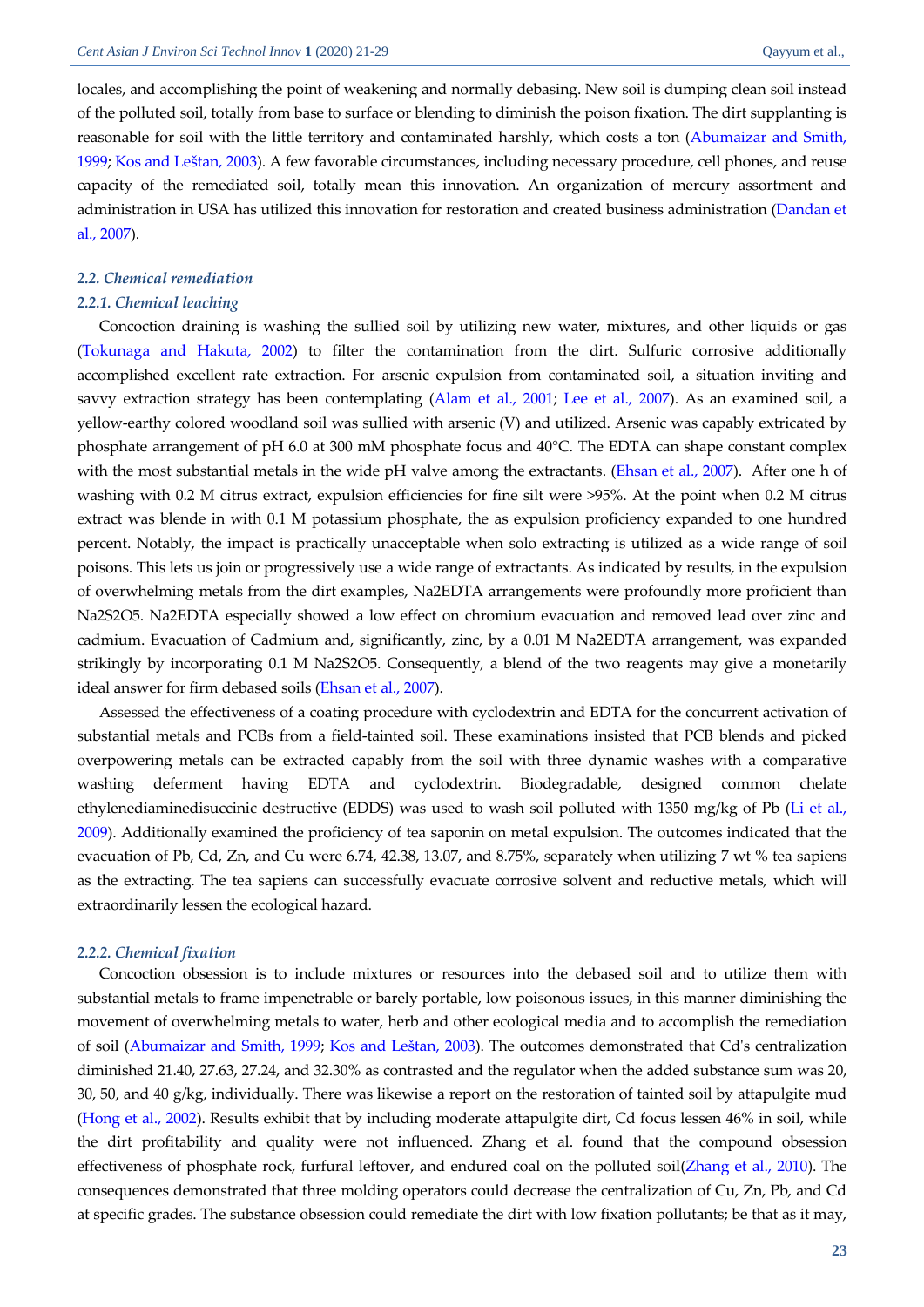the bioavailability of fixed substantial metals might be changed with the changing natural condition (Bolan et al., [2003\)](#page-5-10). Also, molding specialists could change the dirt arrangement at certain amounts and impact the microorganisms in the soil.

### *2.2.3. Electrokinetics remediation*

Electrokinetics remediation is another remediation innovation [\(Cabrera-Guzmán et al., 1990\)](#page-5-11)in which voltage is applied at the different sides of soil, and afterward, the electronic ground angle is shaped. The poison was conveyed to two shafts cure room utilizing electro movement, electro-osmotic stream or electrophoresis, and later further treated [\(Virkutyte et al., 2002\)](#page-7-11). It is appropriate for low penetrable soil, and has points of interest of effectively introduce and work, minimal effort (Cox et al., 1996; Virkutyte et al., 2002) and not pulverize the first nature condition (Cabrera-Guzmán et al., 1990; Hodson et al., 2000; Page and Page, 2002). so can reach the ecological restoration and secure the first ecotype [\(Cox et al., 1996\)](#page-5-12). Be that as it may, the direct electrokinetics restoration can't control the pH estimation of soil framework well, and the dealing effectiveness was practically low. The principle enhanced techniques incorporate including support arrangement in cathode and anode to control pH esteem by utilizing particle trade layer to control pH esteem, to add complexant to improve movement, and so forth.

#### *2.2.4. Vitrify technology*

Vitrify innovation is to warm the dirt at a temperature of 1400~2000°C, wherein natural issues volatilize or disintegrate. The steam created and pyrolysis item was gathered by the off-gas dealing framework. In the wake of freezing, the liquefy structures rock profile glassy and make substantial metals lose movement. It was accounted for that the quality of the vitreous is multiple times higher than concrete. Petroleum product consuming or cathode straightforwardly warming provided required vitality for ex-situ remediation, and afterward, by circular segment, plasma and microwave vitality is moved. For in-situ restoration, the warmth can be through anodes embedded into the defiled soil. So, this innovation can expel the substantial metals, and productivity was high. Be that as it may, it is entangled and needs heaps of vitality in the softening, making it cost a great deal and restricted in the application [\(Zhang et al., 2010\)](#page-8-0).

#### *2.3. Biological remediation*

The organic remediation incorporates Phytoremediation, bioremediation, and consolidating remediation.

#### *2.3.1. Phytoremediation*

From a global perspective, after the weather, the soil is considered the major component of the human environment. Soil not only is the major location for many of land creaturesIn, especially human societies but also is a unique environment for the life of all species, especially plants. Unlike climate, soil contamination by chemical composition is not easily measurable and there is not a certain definition for pure soil, so we should study potential soil contamination issues in the context of predicting of hazards and potential damages in the soil function [\(Hong et al., 2002\)](#page-6-11). Phytostabilization balances out substantial metals by plants through adsorption, rainfall and decrease of root. So that, root bioavailability lessen and forestall its relocating into the groundwater and evolved way of life[\(Hong et al., 2002\)](#page-6-11).

Transgenic plants communicating marble developed progressively on a broad scope of convergences of monomethylmercuric chloride and phenylmercuric acetic acid derivation. Plants without the marble quality were carefully held or passed on at the equivalent organomercurial fixations. The study proposed that local macrophytes built to communicate merBpe might be utilized to debase methylmercury at dirtied locales and appropriate Hg (II) for later expulsion. In any case, this innovation is just reasonable for unpredictable contaminants, and the application is restricted [\(Hodson et al., 2000\)](#page-6-12). Phytoextraction is absorbing the overwhelming metals utilizing lenient and gathering plants, and afterward moving, putting away. Considering the absorption depiction of diverse plants and selection, high take-up vegetation is the strategic of this advancement [\(Table 1\)](#page-4-0).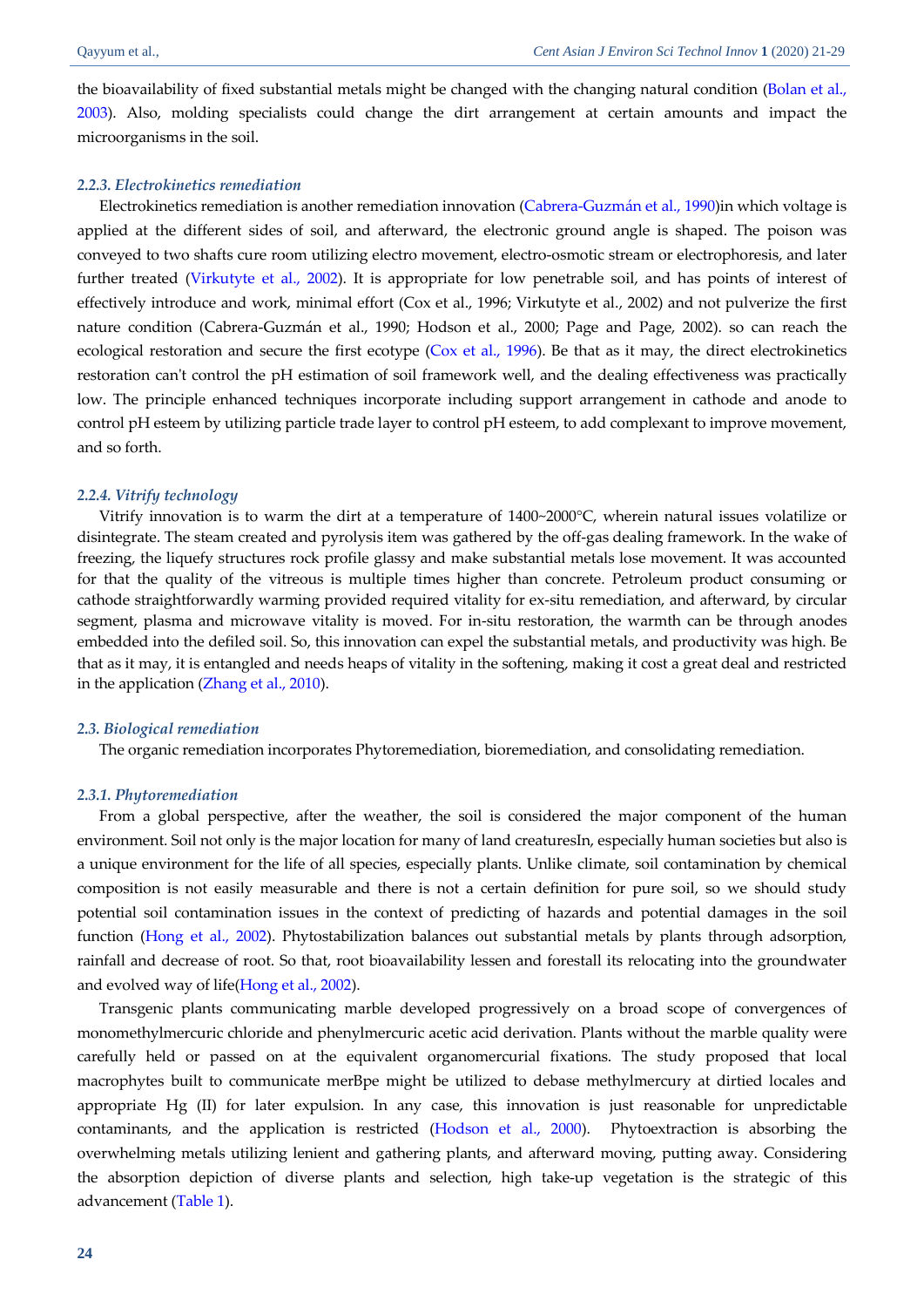| <b>Plant Family</b> | <b>Plant Species</b> | <b>Metal</b>                       |
|---------------------|----------------------|------------------------------------|
| Araceae             | Pistia stratiotes    | Ag, Cd, Cr, Cu, Hg, Ni, Pb, and Zn |
| Asteraceae          | Helianthus indicus   | Pb                                 |
| Fabaceae            | Sesbania drummondii  | Pb                                 |
| Araceae             | Lemna gibba          | As                                 |
| Solanaceae          | Solanum nigrum       | Cd                                 |
| <b>Brassicaceae</b> | Thlaspi caerulescens |                                    |

<span id="page-4-0"></span>**Table 1.** Some plant species that used in the phytoremediation process with the ability to absorb some heavy metals**.**

# *2.3.2 Biological remediation*

However, the microorganisms can't corrupt and demolish the substantial metals, influencing the relocation and change over altering their physical and synthetic portrayals. The restoration systems incorporate extracellular complexation, rainfall, oxidation-decrease response, and intracellular amassing. An applied straightforward innovation for extricating valuable metals from second rate metals and mineral concentrates is Microbial filtering. Also, microbial draining can be possibly applied to remediation of mining destinations, detoxification of sewage slime, treatment of mineral modern waste items, and remediation of soils and residue sullied with substantial metals [\(Bosecker, 2001\)](#page-5-13). Lambert et al. contemplated the impacts of muck on mycorrhizal (MR) take-up of P, Cu, and Zn, and affirm MR suppression of Cu and Zn take-up by P. Muck decreased take-up at 150 mg/kg P or higher in nonmycorrhizal (NMR) plants with little contrast in plant development among mucks [\(Lambert and](#page-7-12)  [Weidensaul,](#page-7-12) 1991). In any case, the natural restoration is vulnerable to influence by various types of elements, for example, temperatures, oxygen, dampness, pH esteem. Likewise, it was restricted in uses; for example, a few microorganisms can just debase exceptional contaminants, and organisms/zymin perhaps cause auxiliary contamination.

## *2.3.3. Animal remediation*

Without a doubt, creature remediation is recognizing of some lower creatures adsorbing overwhelming metals, and afterward corrupting and relocating the substantial metals and along these lines expelling and restraining their harmfulness. The examinations indicated that the nightcrawler grass insulating blends upgraded plant Cu fixation, and the sum expanded by it was lower than that of the worm treatment yet more significant than that of straw mulching treatment [\(Lambert and Weidensaul, 1991\)](#page-7-12). Zhang et al. examined the utilization of single extraction techniques to foresee the bioavailability of overwhelming metals in dirtied soils to rice. The outcomes demonstrated that substantial metals in soil could be estimated [\(Zhang et al.,](#page-8-0) 2010). The collection sum expanded with the Pb focuses on developing.

## **3. Conclusion**

The examination of remediation advancements is still at the personal and trial level. The advancement system of prospect remediation innovations examines green, natural amicable organic remediation, consolidating remediation, and in-situ remediation. To this point, speedy restoration and providing specialized support for farming soil tainting, mechanical ventures Brownfield, mining locales, etc. are to be applied. Soil contamination could influence crop profitability and human wellbeing. Exploring the sources, destiny, and event of soil contamination, and the dangers presented to human wellbeing has in this way been a significant territory of research.

Finally, plants and some algae for gathering environmental pollutions can also be important for human health in removing chemical methods that are very dangerous for environmental heath and are costly and need more energy. This natural potential is unknown for many organisms and needs more and deep investigations to find better and optimal species. The local organisms show different treatments in different remediation methods in each specific ecological and environmental condition. It seems that many ways need to reach optimal ideas. Many plants and algae species in each country and the respective states can be used in refinery technology, so it can be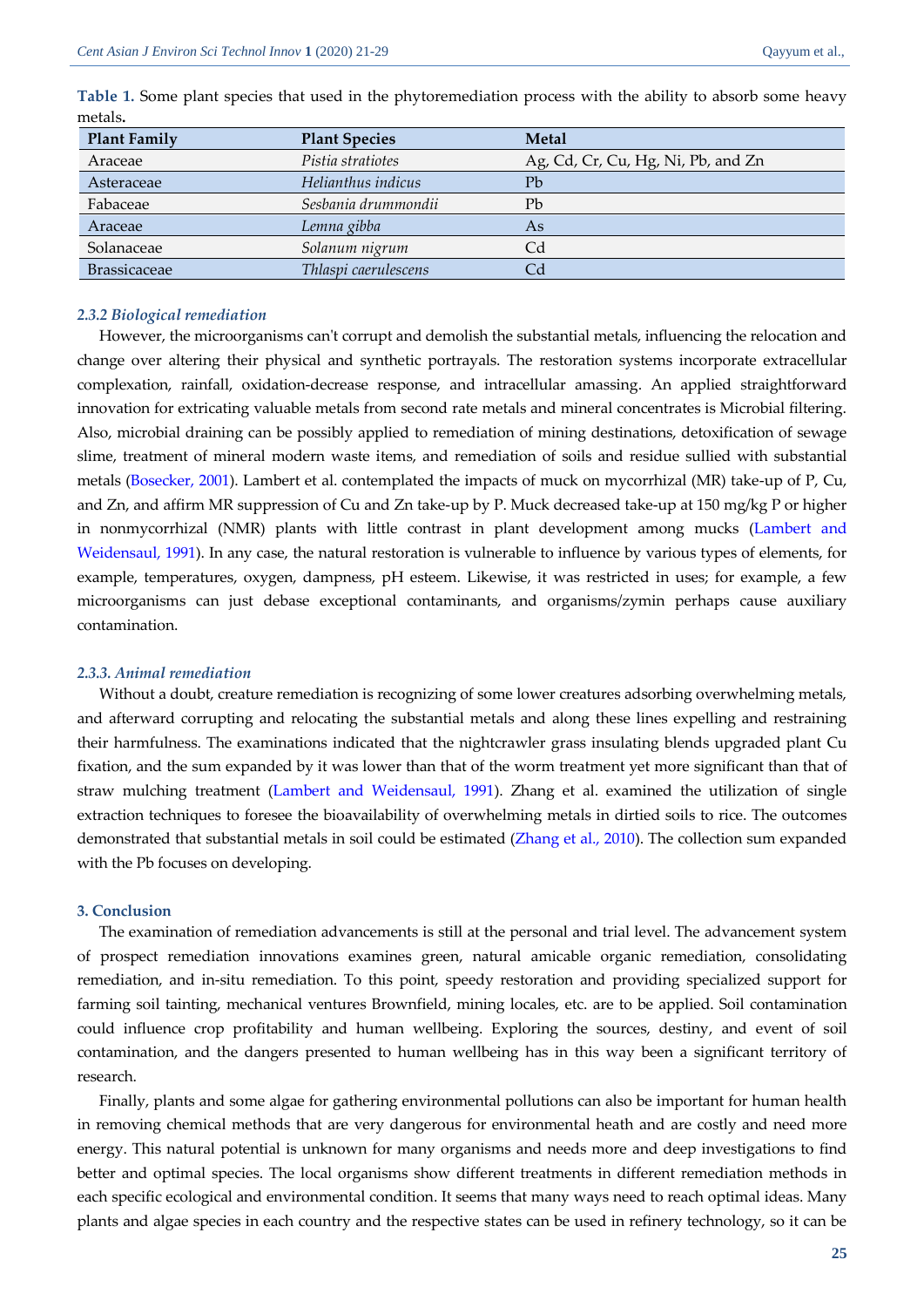considered one of the research priorities in academic projects and dissertations. It can solve some of the environmental problems of the present age. In the end, It is important to note that the ecological and physiological characteristics of the given species have great importance. one of the processes that are used today in most countries is the need to provide a comprehensive atlas and detailed map of soil and fields pollution for the desired areas, so that, according to the type of pollution and its amount in each region, the optimal method will select for refining and sanitization.

### **Acknowledgments**

The authors wish to recognize the necessary help from the administration, staff, and laborers of the Area Basalti srl whose full collaboration permitted the exploration program's improvement.

#### **References**

<span id="page-5-8"></span><span id="page-5-5"></span>Abumaizar, R.J., Smith, E.H., 1999. [Heavy metal contaminants removal by soil washing.](http://srv2.freepaper.me/n/TN2EyaauAaTIMDZrLHhELw/PDF/e5/e5d4da7772f59bf73f8f72411da05538.pdf) *J. Hazard. Mater.,* **70**, 71–86[. https://doi.org/10.1016/S0304-3894\(99\)00149-1](https://doi.org/10.1016/S0304-3894(99)00149-1)

Alam, M.G.M., Tokunaga, S., Maekawa, T., 2001. Extraction of arsenic in a synthetic arsenic-contaminated soil [using phosphate.](https://srv2.freepaper.me/n/pID6M6Y7rI41PnS5P7fN5w/PDF/db/db0eafcd1ac4d4292944b8175ad8a634.pdf) *Chemosphere,* **43**, 1035–1041[. https://doi.org/10.1016/S0045-6535\(00\)00205-8](https://doi.org/10.1016/S0045-6535(00)00205-8)

<span id="page-5-0"></span>Almehdi, A., El-Keblawy, A., Shehadi, I., El-Naggar, M., Saadoun, I., Mosa, K.A., Abhilash, P.C., 2019. [Old](https://dacemirror.sci-hub.tw/journal-article/daf66dab1491598bed025bb4600b2a7f/almehdi2019.pdf#view=FitH)  [leaves accumulate more heavy metals than other parts of the desert shrub Calotropis procera at a traffic](https://dacemirror.sci-hub.tw/journal-article/daf66dab1491598bed025bb4600b2a7f/almehdi2019.pdf#view=FitH)[polluted site as assessed by two analytical techniques.](https://dacemirror.sci-hub.tw/journal-article/daf66dab1491598bed025bb4600b2a7f/almehdi2019.pdf#view=FitH) *Int. J. Phytoremediation.,* **21**, 1254–1262.

# <https://doi.org/10.1080/15226514.2019.1619164>

<span id="page-5-6"></span>Aresta, M., Dibenedetto, A., Fragale, C., Giannoccaro, P., Pastore, C., Zammiello, D., Ferragina, C., 2008. [Thermal desorption of polychlorobiphenyls from contaminated soils and their hydrodechlorination using Pd](https://srv2.freepaper.me/n/Gkp9VZFWT-l0-0cV8kCwmQ/PDF/7e/7e7a4ba4d8f97194801267df07af85ce.pdf)[and Rh-supported catalysts.](https://srv2.freepaper.me/n/Gkp9VZFWT-l0-0cV8kCwmQ/PDF/7e/7e7a4ba4d8f97194801267df07af85ce.pdf) *Chemosphere,* **70**, 1052–1058[. https://doi.org/10.1016/j.chemosphere.2007.07.074](https://doi.org/10.1016/j.chemosphere.2007.07.074)

<span id="page-5-3"></span>Arreghini, S., de Cabo, L., Serafini, R.J.M., Fabrizio de Iorio, A., 2018. [Shoot litter breakdown and zinc dynamics](http://freepaper.me/PDF/?pdfURL=aHR0cHM6Ly9jeWJlci5zY2ktaHViLnR3L01UQXVNVEE0TUM4eE5USXlOalV4TkM0eU1ERTRMakUwTWpVMk5qYz0vYXJyZWdoaW5pMjAxOC5wZGYjdmlldz1GaXRI&doi=10.1080/15226514.2018.1425667)  [of an aquatic plant, Schoenoplectus californicus.](http://freepaper.me/PDF/?pdfURL=aHR0cHM6Ly9jeWJlci5zY2ktaHViLnR3L01UQXVNVEE0TUM4eE5USXlOalV4TkM0eU1ERTRMakUwTWpVMk5qYz0vYXJyZWdoaW5pMjAxOC5wZGYjdmlldz1GaXRI&doi=10.1080/15226514.2018.1425667) *Int. J. Phytoremediation.,* **20**, 780–788. <https://doi.org/10.1080/15226514.2018.1425667>

<span id="page-5-1"></span>Azizollahi, Z., Ghaderian, S.M., Ghotbi-Ravandi, A.A., 2019. Cadmium accumulation and its effects on physiological and biochemical characters of summer savory (*Satureja hortensis* L.). *Int. J. Phytoremediation.,* **21**, 1241–1253[. https://doi.org/10.1080/15226514.2019.1619163](https://doi.org/10.1080/15226514.2019.1619163)

<span id="page-5-10"></span>Bolan, N.S., Adriano, D.C., Duraisamy, P., Mani, A., 2003. [Immobilization and phytoavailability of cadmium in](http://zero.sci-hub.tw/1108/57cc9ebf82d8ffb85f54b8df31e4394c/bolan2003.pdf#view=FitH)  [variable charge soils. III. Effect of biosolid compost addition.](http://zero.sci-hub.tw/1108/57cc9ebf82d8ffb85f54b8df31e4394c/bolan2003.pdf#view=FitH) *Plant Soil,* **256**, 231–241.

[https:/doi.org/10.1023/A:1026288021059](https://doi.org/10.1023/A:1026288021059)

<span id="page-5-13"></span><span id="page-5-11"></span>Bosecker, K., 2001. [Microbial leaching in environmental clean-up programmes.](https://srv2.freepaper.me/n/e4nw5ChzcCFumw7SvbXuNw/PDF/b3/b3c5cc3fc66510c2e3d3a0f48b313172.pdf) *Hydrometallurgy,* **59**, 245–248. [https://doi.org/10.1016/S0304-386X\(00\)00163-8](https://doi.org/10.1016/S0304-386X(00)00163-8)

Cabrera-Guzmán, D., Swartzbaugh, J.T., Weisman, A.W., 1990. [The Use of Electrokinetics for Hazardous Waste](https://www.tandfonline.com/doi/pdf/10.1080/10473289.1990.10466815?needAccess=true)  [Site Remediation.](https://www.tandfonline.com/doi/pdf/10.1080/10473289.1990.10466815?needAccess=true) *J. Air Waste Manage. Assoc.,* **40**, 1670–1676.<https://doi.org/10.1080/10473289.1990.10466815>

<span id="page-5-12"></span>Cox, C.D., Shoesmith, M.A., Ghosh, M.M., 1996. [Electrokinetic remediation of mercury-contaminated soils using](https://srv2.freepaper.me/n/qGYwVa9uBuAZUAgtZGmg8g/PDF/9a/9a413de85b4fd7a0b4bb64ddccfc0c00.pdf)  [iodine/iodide lixiviant.](https://srv2.freepaper.me/n/qGYwVa9uBuAZUAgtZGmg8g/PDF/9a/9a413de85b4fd7a0b4bb64ddccfc0c00.pdf) *Environ. Sci. Technol.,* **30**, 1933–1938[. https://doi.org/10.1021/es950633r](https://doi.org/10.1021/es950633r)

<span id="page-5-7"></span>Dandan, W., Huixin, L., Feng, H., Xia, W., 2007. [Role of earthworm-straw interactions on Phytoremediation of](https://freepaper.me/d/PDF/1b/1b66d60894524c96e0a1e7f059d73d14.pdf?hash=QzkoqHa5jRNdA9b6wD64Yw&doi=10.1016/S1872-2032(07)60030-4&title=&save=1%20%20%20%20%20%20%20%20%20%20%20%20%20%20%20%20style=)  [Cu contaminated soil by ryegrass.](https://freepaper.me/d/PDF/1b/1b66d60894524c96e0a1e7f059d73d14.pdf?hash=QzkoqHa5jRNdA9b6wD64Yw&doi=10.1016/S1872-2032(07)60030-4&title=&save=1%20%20%20%20%20%20%20%20%20%20%20%20%20%20%20%20style=) *Acta Ecol. Sin.,* **27**, 1292–1298[. https://doi.org/10.1016/S1872-2032\(07\)60030-4](https://doi.org/10.1016/S1872-2032(07)60030-4)

<span id="page-5-2"></span>Demarco, C.F., Afonso, T.F., Pieniz, S., Quadro, M.S., Camargo, F.A. de O., Andreazza, R., 2019.

<span id="page-5-4"></span>[Phytoremediation of heavy metals and nutrients by the Sagittaria montevidensis into an anthropogenic](http://freepaper.me/PDF/?pdfURL=aHR0cDovL2RhY2VtaXJyb3Iuc2NpLWh1Yi50dy9qb3VybmFsLWFydGljbGUvNDIzOTZkMDFhY2FhNmFmNzZmMzY2OTIwZjAzNjc1ZWMvZGVtYXJjbzIwMTkucGRmI3ZpZXc9Rml0SA==&doi=10.1080/15226514.2019.1612843)  [contaminated site at Southern of Brazil.](http://freepaper.me/PDF/?pdfURL=aHR0cDovL2RhY2VtaXJyb3Iuc2NpLWh1Yi50dy9qb3VybmFsLWFydGljbGUvNDIzOTZkMDFhY2FhNmFmNzZmMzY2OTIwZjAzNjc1ZWMvZGVtYXJjbzIwMTkucGRmI3ZpZXc9Rml0SA==&doi=10.1080/15226514.2019.1612843) *Int. J. Phytoremediation.,* **21**, 1145–1152.

<https://doi.org/10.1080/15226514.2019.1612843>

<span id="page-5-9"></span>Ebadi, A.G., Hisoriev, H., 2017. [Metal pollution status of Tajan River](http://freepaper.me/PDF/?pdfURL=aHR0cHM6Ly9mcmVlcGFwZXIubWUvbi9zNm9hNml3OTVVT2ZZdjV3b18yREpnL1BERi8yZC8yZDc3MjExYjE3YzM5NTA1NDQzNGUyZDNlZjMzMjZjYS5wZGY=&doi=10.1080/02772248.2017.1345191) – Northern Iran. *Toxicol. Environ. Chem.,* **99**, 1358–1367[. https://doi.org/10.1080/02772248.2017.1345191](https://doi.org/10.1080/02772248.2017.1345191)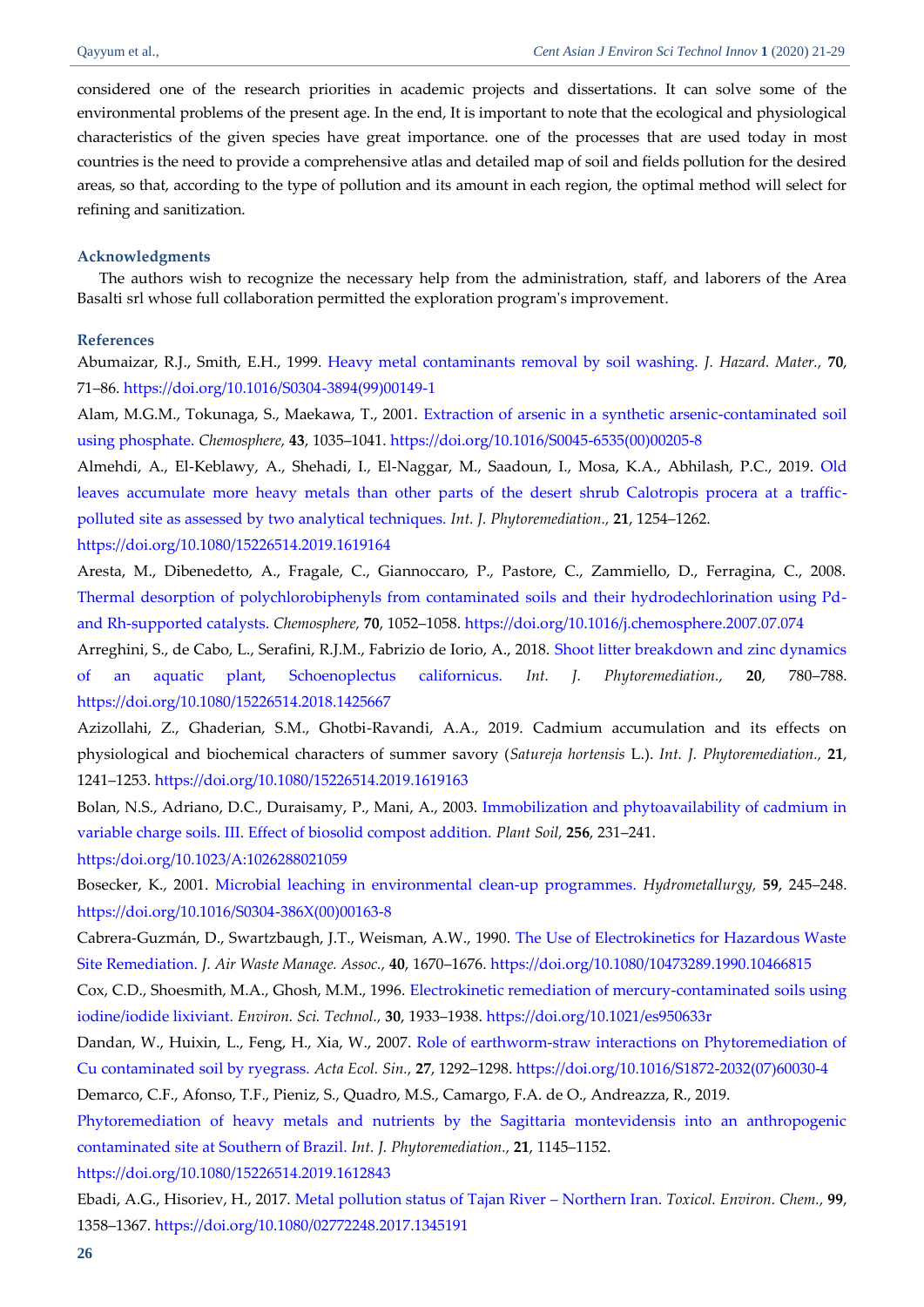Ehsan, S., Prasher, S.O., Marshall, W.D., 2007. [Simultaneous mobilization of heavy metals](https://srv2.freepaper.me/n/cbNCmg2FUCB8av2IVt95PA/PDF/4a/4a7c02b8ba758912f8965d674159079b.pdf) and polychlorinated [biphenyl \(PCB\) compounds from soil with cyclodextrin and EDTA in admixture.](https://srv2.freepaper.me/n/cbNCmg2FUCB8av2IVt95PA/PDF/4a/4a7c02b8ba758912f8965d674159079b.pdf) *Chemosphere,* **68**, 150–158. <https://doi.org/10.1016/j.chemosphere.2006.12.018>

<span id="page-6-0"></span>Fawzy, M., Nasr, M., Abdel-Rahman, A.M., Hosny, G., Odhafa, B.R., 2019[. Techno-economic and environmental](http://freepaper.me/PDF/?pdfURL=aHR0cDovL2RhY2VtaXJyb3Iuc2NpLWh1Yi50dy9qb3VybmFsLWFydGljbGUvNTkxMGQwMDE1YTI5MGZkOTYzZjM0NDM3NTMxYTJiZWYvZmF3enkyMDE5LnBkZiN2aWV3PUZpdEg=&doi=10.1080/15226514.2019.1612848)  [approaches of Cd 2+ adsorption by olive leaves \(](http://freepaper.me/PDF/?pdfURL=aHR0cDovL2RhY2VtaXJyb3Iuc2NpLWh1Yi50dy9qb3VybmFsLWFydGljbGUvNTkxMGQwMDE1YTI5MGZkOTYzZjM0NDM3NTMxYTJiZWYvZmF3enkyMDE5LnBkZiN2aWV3PUZpdEg=&doi=10.1080/15226514.2019.1612848)*Olea europaea* L.) waste. *Int. J. Phytoremediation.,* **21**, 1205–1214. <https://doi.org/10.1080/15226514.2019.1612848>

<span id="page-6-9"></span>Galal, T.M., Shedeed, Z.A., Hassan, L.M., 2019. [Hazards assessment of the intake of trace metals by common](https://freepaper.me/PDF/3a/3a5883cc17613247b3635a28fa42fcb0.pdf?hash=MxfYwjjvkBTDo58o24Ir4Q&doi=10.1080/15226514.2018.1524842&hash2=AmaIw8Cn1ZdEx2Q6huIc_Q)  mallow (*Malva parviflora* [K.\) growing in polluted soils.](https://freepaper.me/PDF/3a/3a5883cc17613247b3635a28fa42fcb0.pdf?hash=MxfYwjjvkBTDo58o24Ir4Q&doi=10.1080/15226514.2018.1524842&hash2=AmaIw8Cn1ZdEx2Q6huIc_Q) *Int. J. Phytoremediation.,* **21**, 1397–1406. <https://doi.org/10.1080/15226514.2018.1524842>

<span id="page-6-4"></span>Gómez-Garrido, M., Mora Navarro, J., Murcia Navarro, F.J., Faz Cano, Á., 2018. [The chelating effect of citric](http://freepaper.me/PDF/?pdfURL=aHR0cHM6Ly90d2luLnNjaS1odWIudHcvNzA1OC9kYjU5MWJhZWM3MDQ2YmE4OTYwMzhjNjYzYzMzODUwZC8xMC4xMDgwQDE1MjI2NTE0LjIwMTguMTQ1MjE4OS5wZGYjdmlldz1GaXRI&doi=10.1080/15226514.2018.1452189)  [acid, oxalic acid, amino acids and Pseudomonas fluorescens bacteria on Phytoremediation of Cu, Zn, and Cr](http://freepaper.me/PDF/?pdfURL=aHR0cHM6Ly90d2luLnNjaS1odWIudHcvNzA1OC9kYjU5MWJhZWM3MDQ2YmE4OTYwMzhjNjYzYzMzODUwZC8xMC4xMDgwQDE1MjI2NTE0LjIwMTguMTQ1MjE4OS5wZGYjdmlldz1GaXRI&doi=10.1080/15226514.2018.1452189)  [from soil using](http://freepaper.me/PDF/?pdfURL=aHR0cHM6Ly90d2luLnNjaS1odWIudHcvNzA1OC9kYjU5MWJhZWM3MDQ2YmE4OTYwMzhjNjYzYzMzODUwZC8xMC4xMDgwQDE1MjI2NTE0LjIwMTguMTQ1MjE4OS5wZGYjdmlldz1GaXRI&doi=10.1080/15226514.2018.1452189) Suaeda vera. *Int. J. Phytoremediation.,* **20**, 1033–1042. <https://doi.org/10.1080/15226514.2018.1452189>

<span id="page-6-3"></span>Gong, Y., Chen, J., Pu, R., 2019. The enhanced removal and phytodegradation of sodium dodecyl sulfate (SDS) in wastewater using controllable water hyacinth. *Int. J. Phytoremediation.,* **21**, 1080–1089.

<https://doi.org/10.1080/15226514.2019.1606779>

<span id="page-6-5"></span>Guo, Z., Gao, Y., Cao, X., Jiang, W., Liu, X., Liu, Q., Chen, Z., Zhou, W., Cui, J., Wang, Q., 2019. [Phytoremediation of Cd and Pb interactive polluted soils by switchgrass \(](http://freepaper.me/PDF/?pdfURL=aHR0cDovL2RhY2VtaXJyb3Iuc2NpLWh1Yi50dy9qb3VybmFsLWFydGljbGUvMWY4NjI5MDNjMWFmNmQ5MjQxZGQ4ZDAzMTAwNzNiMzcvZ3VvMjAxOS5wZGYjdmlldz1GaXRI&doi=10.1080/15226514.2019.1644285)*Panicum virgatum L.). Int. J. Phytoremediation.,* **21**, 1486–1496. [https://doi.org/10.1080/15226514.2019.1644285.](https://doi.org/10.1080/15226514.2019.1644285)

<span id="page-6-12"></span>Hashim, M. A., Mukhopadhyay, S., Sahu, J. N., & Sengupta, B. 2011. Remediation technologies for heavy metal contaminated groundwater. *J. Environ. manage.,* **92**(10), https://doi.org/2355-238[8.10.1016/j.jenvman.2011.06.009.](https://doi.org/10.1016/j.jenvman.2011.06.009)

Hodson, M.E., Valsami-Jones, É., Cotter-Howells, J.D., 2000. [Bonemeal Additions as a Remediation Treatment](http://zero.sci-hub.tw/2683/9ad582812c21e14778a25f733f861c1d/hodson2000.pdf#view=FitH)  [for Metal Contaminated Soil.](http://zero.sci-hub.tw/2683/9ad582812c21e14778a25f733f861c1d/hodson2000.pdf#view=FitH) *Environ. Sci. Technol.,* **34**, 3501–3507.<https://doi.org/10.1021/es990972a>

<span id="page-6-11"></span>Hong, K.-J., Tokunaga, S., Kajiuchi, T., 2002. Evaluation of remediation process with plant-derived biosurfactant [for recovery of heavy metals from contaminated soils.](https://srv2.freepaper.me/n/b19lurI-cFxdiBBconhzJA/PDF/10/1032542edadd5eccd622f9bfe41d1bdd.pdf) *Chemosphere,* **49**, 379–387. [https://doi.org/10.1016/S0045-](https://doi.org/10.1016/S0045-6535(02)00321-1) [6535\(02\)00321-1](https://doi.org/10.1016/S0045-6535(02)00321-1)

<span id="page-6-7"></span><span id="page-6-6"></span>Hossain, M.M., Khatun, M.A., Haque, M.N., Bari, M.A., Alam, M.F., Mandal, A., Kabir, A.H., 2018. [Silicon](http://freepaper.me/PDF/?pdfURL=aHR0cHM6Ly90d2luLnNjaS1odWIudHcvNjk2MC83YjRmOGMwOGE4YjhjN2UwMDZjZjdkYjczMjMyMzU1NS9ob3NzYWluMjAxOC5wZGYjdmlldz1GaXRI&doi=10.1080/15226514.2018.1425669)  [alleviates arsenic-induced toxicity in wheat through vacuolar sequestration and ROS scavenging.](http://freepaper.me/PDF/?pdfURL=aHR0cHM6Ly90d2luLnNjaS1odWIudHcvNjk2MC83YjRmOGMwOGE4YjhjN2UwMDZjZjdkYjczMjMyMzU1NS9ob3NzYWluMjAxOC5wZGYjdmlldz1GaXRI&doi=10.1080/15226514.2018.1425669) *Int. J. Phytoremediation.,* **20**, 796–804.<https://doi.org/10.1080/15226514.2018.1425669>

Jeelani, N., Yang, W., Qiao, Y., Li, J., An, S., Leng, X., 2018. [Individual and combined](http://freepaper.me/PDF/?pdfURL=aHR0cHM6Ly90d2luLnNjaS1odWIudHcvNjg3NS84MzNmNzIxZTkwY2FkYjcyNjMzMDhlNjczZjY3ZDQ4Yy9qZWVsYW5pMjAxOC5wZGYjdmlldz1GaXRI&doi=10.1080/15226514.2018.1425666) effects of cadmium and [polycyclic aromatic hydrocarbons on the phytoremediation potential of Xanthium sibiricum in co-contaminated](http://freepaper.me/PDF/?pdfURL=aHR0cHM6Ly90d2luLnNjaS1odWIudHcvNjg3NS84MzNmNzIxZTkwY2FkYjcyNjMzMDhlNjczZjY3ZDQ4Yy9qZWVsYW5pMjAxOC5wZGYjdmlldz1GaXRI&doi=10.1080/15226514.2018.1425666)  [soil.](http://freepaper.me/PDF/?pdfURL=aHR0cHM6Ly90d2luLnNjaS1odWIudHcvNjg3NS84MzNmNzIxZTkwY2FkYjcyNjMzMDhlNjczZjY3ZDQ4Yy9qZWVsYW5pMjAxOC5wZGYjdmlldz1GaXRI&doi=10.1080/15226514.2018.1425666) *Int. J. Phytoremediation.,* **20**, 773–779.<https://doi.org/10.1080/15226514.2018.1425666>

<span id="page-6-8"></span>Khan, S., Cao, Q., Zheng, Y.M., Huang, Y.Z., Zhu, Y.G., 2008. [Health risks of heavy metals in contaminated soils](https://srv2.freepaper.me/n/lmEiDLfafOZ0IFlMNApgYg/PDF/de/de5cf99182a6137f24995b17ca8f2bff.pdf)  [and food crops irrigated with wastewater in Beijing, China.](https://srv2.freepaper.me/n/lmEiDLfafOZ0IFlMNApgYg/PDF/de/de5cf99182a6137f24995b17ca8f2bff.pdf) *Environ. Pollut.,* **152**, 686–692.

<https://doi.org/10.1016/j.envpol.2007.06.056>

<span id="page-6-1"></span>Khatun, M.R., Mukta, R.H., Islam, M.A., Huda, A.K.M.N., 2019. [Insight into citric acid-induced chromium](http://freepaper.me/PDF/?pdfURL=aHR0cDovL2RhY2VtaXJyb3Iuc2NpLWh1Yi50dy9qb3VybmFsLWFydGljbGUvNjFhOGUyYjYzMmNkMGQ4MGNmMjE1ZGMyNGI4ZDQxOTIva2hhdHVuMjAxOS5wZGYjdmlldz1GaXRI&doi=10.1080/15226514.2019.1619162)  [detoxification in rice \(](http://freepaper.me/PDF/?pdfURL=aHR0cDovL2RhY2VtaXJyb3Iuc2NpLWh1Yi50dy9qb3VybmFsLWFydGljbGUvNjFhOGUyYjYzMmNkMGQ4MGNmMjE1ZGMyNGI4ZDQxOTIva2hhdHVuMjAxOS5wZGYjdmlldz1GaXRI&doi=10.1080/15226514.2019.1619162)*Oryza sativa* . L). *Int. J. Phytoremediation.,* **21**, 1234–1240. <https://doi.org/10.1080/15226514.2019.1619162>

<span id="page-6-10"></span>Kos, B., Leštan, D., 2003. [Induced Phytoextraction/Soil Washing of Lead Using Biodegradable Chelate and](https://dacemirror.sci-hub.tw/journal-article/579f3d7d05f4fa6c9a1238177c9b9dfe/kos2003.pdf#view=FitH)  [Permeable Barriers.](https://dacemirror.sci-hub.tw/journal-article/579f3d7d05f4fa6c9a1238177c9b9dfe/kos2003.pdf#view=FitH) *Environ. Sci. Technol.,* **37**, 624–629.<https://doi.org/10.1021/es0200793>

<span id="page-6-2"></span>Kumar, V., AlMomin, S., Al-Shatti, A., Al-Aqeel, H., Al-Salameen, F., Shajan, A.B., Nair, S.M., 2019. [Enhancement of heavy metal tolerance and accumulation efficiency by expressing Arabidopsis ATP sulfurylase](http://freepaper.me/PDF/?pdfURL=aHR0cDovL2RhY2VtaXJyb3Iuc2NpLWh1Yi50dy9qb3VybmFsLWFydGljbGUvZjZhMTcwOTk1MzYzZWIwYjZiYWIwMmRiZjA1ZTUwMmYva3VtYXIyMDE5LnBkZiN2aWV3PUZpdEg=&doi=10.1080/15226514.2019.1606784)  [gene in alfalfa.](http://freepaper.me/PDF/?pdfURL=aHR0cDovL2RhY2VtaXJyb3Iuc2NpLWh1Yi50dy9qb3VybmFsLWFydGljbGUvZjZhMTcwOTk1MzYzZWIwYjZiYWIwMmRiZjA1ZTUwMmYva3VtYXIyMDE5LnBkZiN2aWV3PUZpdEg=&doi=10.1080/15226514.2019.1606784) *Int. J. Phytoremediation.,* **21**, 1112–1121[. https://doi.org/10.1080/15226514.2019.1606784](https://doi.org/10.1080/15226514.2019.1606784)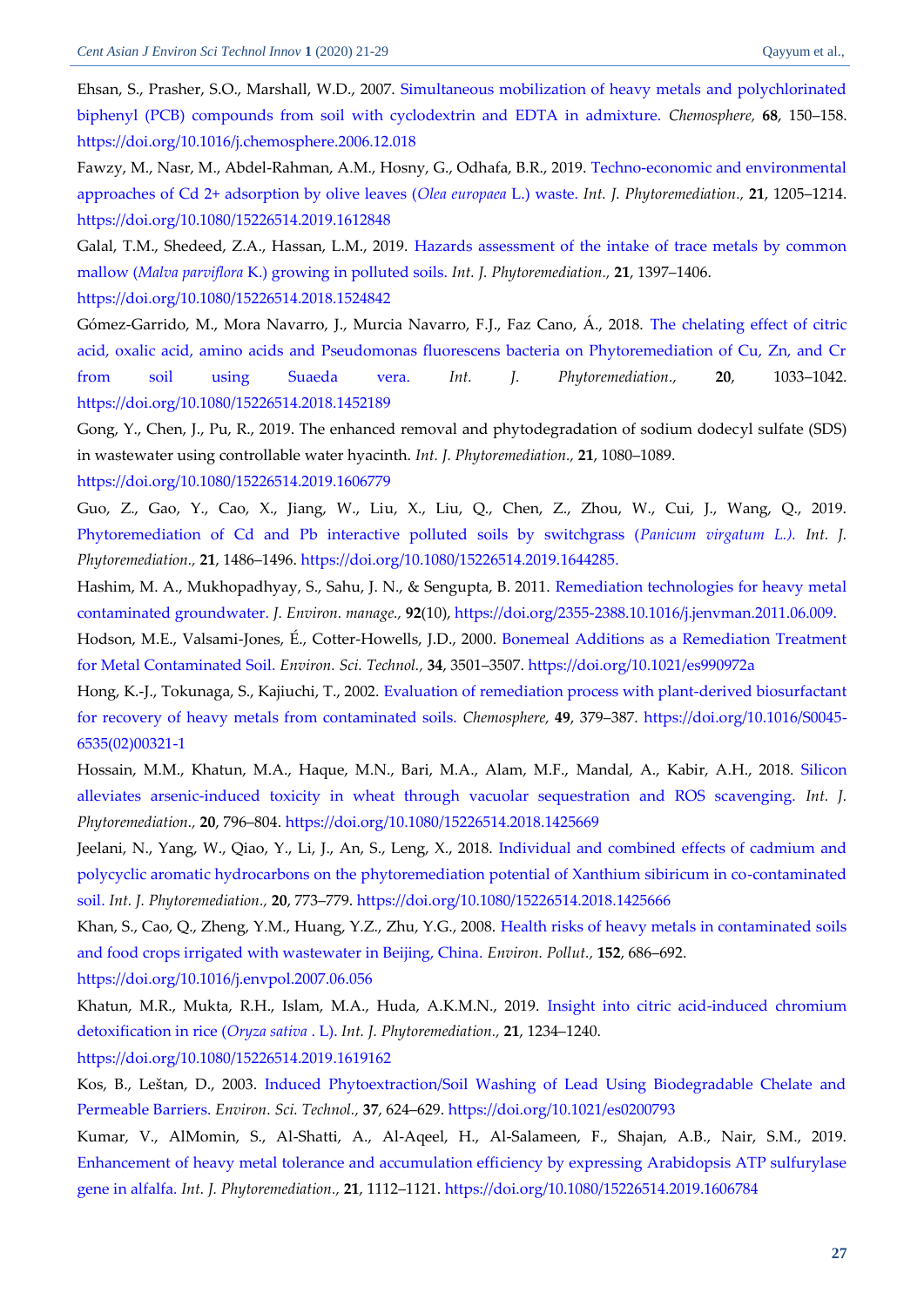<span id="page-7-12"></span>Kumari, R., Dey, S., 2019. [A breakthrough column study for removal of malachite green using coco-peat.](http://freepaper.me/PDF/?pdfURL=aHR0cDovL2RhY2VtaXJyb3Iuc2NpLWh1Yi50dy9qb3VybmFsLWFydGljbGUvNmUyMjJlNWExNTc2NGY5MGMzZDUwZDU3OWQ3MmUwYWYva3VtYXJpMjAxOS5wZGYjdmlldz1GaXRI&doi=10.1080/15226514.2019.1633252) *Int. J. Phytoremediation.,* **21**, 1263–1271.<https://doi.org/10.1080/15226514.2019.1633252>

Lambert, D.H., Weidensaul, T.C., 1991. [Element Uptake by Mycorrhizal Soybean from Sewage-Sludge-Treated](https://dl.sciencesocieties.org/publications/sssaj/pdfs/55/2/SS0550020393)  [Soil.](https://dl.sciencesocieties.org/publications/sssaj/pdfs/55/2/SS0550020393) *Soil Sci. Soc. Am. J.,* **55**, 393[. https://doi.org/10.2136/sssaj1991.03615995005500020017x](https://dl.sciencesocieties.org/publications/sssaj/abstracts/55/2/SS0550020393)

<span id="page-7-10"></span>Lee, M., Paik, I.S., Do, W., Kim, I., Lee, Y., Lee, S., 2007. [Soil washing of As-contaminated stream sediments in](http://zero.sci-hub.tw/781/aa9abb73d3ec67fc81bf0a3cd1ec6c16/lee2007.pdf#view=FitH)  [the vicinity of an abandoned mine in Korea.](http://zero.sci-hub.tw/781/aa9abb73d3ec67fc81bf0a3cd1ec6c16/lee2007.pdf#view=FitH) *Environ. Geochem. Health.,* **29**, 319–329. <https://doi.org/10.1007/s10653-007-9093-1>

Li, J., Zhang, J., Larson, S.L., Ballard, J.H., Guo, K., Arslan, Z., Ma, Y., Waggoner, C.A., White, J.R., Han, F.X., 2019. [Electrokinetic-enhanced Phytoremediation of uranium-contaminated soil using sunflower and Indian](https://dacemirror.sci-hub.tw/journal-article/750d6c8c593f938076241e5969f7fcce/li2019.pdf#view=FitH)  [mustard.](https://dacemirror.sci-hub.tw/journal-article/750d6c8c593f938076241e5969f7fcce/li2019.pdf#view=FitH) *Int. J. Phytoremediation.,* **21**, 1197–1204.<https://doi.org/10.1080/15226514.2019.1612847>

<span id="page-7-4"></span><span id="page-7-3"></span>Liu, X., Cao, L., Zhang, X., Chen, J., Huo, Z., Mao, Y., 2018. [Influence of alkyl polyglucoside, citric acid, and](http://freepaper.me/PDF/?pdfURL=aHR0cHM6Ly90d2luLnNjaS1odWIudHcvNzA1OC80NTQ4OGFiODkwNmNlOGYyZjcwZWQzNzU3NjBmMDVkZS9saXUyMDE4LnBkZiN2aWV3PUZpdEg=&doi=10.1080/15226514.2018.1460305)  [nitrilotriacetic acid on Phytoremediation in pyrene-Pb co-contaminated soils.](http://freepaper.me/PDF/?pdfURL=aHR0cHM6Ly90d2luLnNjaS1odWIudHcvNzA1OC80NTQ4OGFiODkwNmNlOGYyZjcwZWQzNzU3NjBmMDVkZS9saXUyMDE4LnBkZiN2aWV3PUZpdEg=&doi=10.1080/15226514.2018.1460305) *Int. J. Phytoremediation.,* **20**, 1055– 1061. <https://doi.org/10.1080/15226514.2018.1460305>

Lu, Guangqiu, Wang, B., Zhang, C., Li, S., Wen, J., Lu, Guoli, Zhu, C., Zhou, Y., 2018. [Heavy metals](http://freepaper.me/PDF/?pdfURL=aHR0cHM6Ly9jeWJlci5zY2ktaHViLnR3L01UQXVNVEE0TUM4eE5USXlOalV4TkM0eU1ERTRMakUwTXpnek5UUT0vbHUyMDE4LnBkZiN2aWV3PUZpdEg=&doi=10.1080/15226514.2018.1438354)  [contamination and accumulation in submerged macrophytes in an urban river in China.](http://freepaper.me/PDF/?pdfURL=aHR0cHM6Ly9jeWJlci5zY2ktaHViLnR3L01UQXVNVEE0TUM4eE5USXlOalV4TkM0eU1ERTRMakUwTXpnek5UUT0vbHUyMDE4LnBkZiN2aWV3PUZpdEg=&doi=10.1080/15226514.2018.1438354) *Int. J. Phytoremediation.,* **20**, 839–846[. https://doi.org/10.1080/15226514.2018.1438354](https://doi.org/10.1080/15226514.2018.1438354)

<span id="page-7-7"></span>Mai, X., Luo, D., Wei, L., Liu, Y., Huang, X., Wu, Q., Yao, G., Liu, G., Liu, L., 2019. [Evaluation method for the](http://freepaper.me/PDF/?pdfURL=aHR0cDovL2RhY2VtaXJyb3Iuc2NpLWh1Yi50dy9qb3VybmFsLWFydGljbGUvMTI2YThjMmFjMDQ4NTU5OWUwMWU0ZjQyNmE5OTM1NTQvbWFpMjAxOS5wZGYjdmlldz1GaXRI&doi=10.1080/15226514.2019.1633262)  [measuring comprehensive suitability of chelating agents: a study of the temporal dynamics of heavy metal](http://freepaper.me/PDF/?pdfURL=aHR0cDovL2RhY2VtaXJyb3Iuc2NpLWh1Yi50dy9qb3VybmFsLWFydGljbGUvMTI2YThjMmFjMDQ4NTU5OWUwMWU0ZjQyNmE5OTM1NTQvbWFpMjAxOS5wZGYjdmlldz1GaXRI&doi=10.1080/15226514.2019.1633262)  [activation.](http://freepaper.me/PDF/?pdfURL=aHR0cDovL2RhY2VtaXJyb3Iuc2NpLWh1Yi50dy9qb3VybmFsLWFydGljbGUvMTI2YThjMmFjMDQ4NTU5OWUwMWU0ZjQyNmE5OTM1NTQvbWFpMjAxOS5wZGYjdmlldz1GaXRI&doi=10.1080/15226514.2019.1633262) *Int. J. Phytoremediation.,* **21**, 1415–1422. <https://doi.org/10.1080/15226514.2019.1633262>

<span id="page-7-0"></span>McBride, M.B., Zhou, Y., 2019. [Cadmium and zinc bioaccumulation by Phytolacca americana from hydroponic](http://freepaper.me/PDF/?pdfURL=aHR0cDovL2RhY2VtaXJyb3Iuc2NpLWh1Yi50dy9qb3VybmFsLWFydGljbGUvMjMzNzM3MGFiZTM1ZDQxZTA4ZmFmZTEyYmMwN2JmNTUvbWNicmlkZTIwMTkucGRmI3ZpZXc9Rml0SA==&doi=10.1080/15226514.2019.1612849)  [media and contaminated soils.](http://freepaper.me/PDF/?pdfURL=aHR0cDovL2RhY2VtaXJyb3Iuc2NpLWh1Yi50dy9qb3VybmFsLWFydGljbGUvMjMzNzM3MGFiZTM1ZDQxZTA4ZmFmZTEyYmMwN2JmNTUvbWNicmlkZTIwMTkucGRmI3ZpZXc9Rml0SA==&doi=10.1080/15226514.2019.1612849) *Int. J. Phytoremediation.,* **21**, 1215–1224.

<https://doi.org/10.1080/15226514.2019.1612849>

<span id="page-7-8"></span>Nan, G., Guo, L., Gao, Y., Meng, X., Zhang, L., Song, N., Yang, G., 2019. [Speciation analysis and dynamic](http://freepaper.me/PDF/?pdfURL=aHR0cDovL2RhY2VtaXJyb3Iuc2NpLWh1Yi50dy9qb3VybmFsLWFydGljbGUvYWQ0MmU5YmRkZjlkYjNmNmFiOTc0OTRjNGJjY2NiMjcvbmFuMjAxOS5wZGYjdmlldz1GaXRI&doi=10.1080/15226514.2019.1633261)  [absorption characteristics of heavy metals and deleterious element during growing period of Chinese peony.](http://freepaper.me/PDF/?pdfURL=aHR0cDovL2RhY2VtaXJyb3Iuc2NpLWh1Yi50dy9qb3VybmFsLWFydGljbGUvYWQ0MmU5YmRkZjlkYjNmNmFiOTc0OTRjNGJjY2NiMjcvbmFuMjAxOS5wZGYjdmlldz1GaXRI&doi=10.1080/15226514.2019.1633261) *Int. J. Phytoremediation.,* **21**, 1407–1414. <https://doi.org/10.1080/15226514.2019.1633261>

Nicholson, F.A., Smith, S.R., Alloway, B.J., Carlton-Smith, C., Chambers, B.J., 2003. [Quantifying heavy metal](https://srv2.freepaper.me/n/boruLrh9Ljcc4582J1SonA/PDF/ee/ee73fd782e91c083e44061b171a69a93.pdf)  [inputs to agricultural soils in England and Wales.](https://srv2.freepaper.me/n/boruLrh9Ljcc4582J1SonA/PDF/ee/ee73fd782e91c083e44061b171a69a93.pdf) *Water Environ. J.,* **20**, 87–95. [https://doi.org/10.1016/S0048-](https://doi.org/10.1016/S0048-9697(03)00139-6) [9697\(03\)00139-6](https://doi.org/10.1016/S0048-9697(03)00139-6)

Page, M.M., Page, C.L., 2002. [Electroremediation of Contaminated Soils.](https://ascelibrary.org/doi/pdf/10.1061/%28ASCE%290733-9372%282002%29128%3A3%28208%29) *J. Environ. Eng.,* **128**, 208–219. [https://doi.org/10.1061/\(ASCE\)0733-9372\(2002\)128:3\(208\)](https://doi.org/10.1061/(ASCE)0733-9372(2002)128:3(208))

<span id="page-7-2"></span>Parlayıcı, Ş., Pehlivan, E., 2019. [Fast decolorization of cationic dyes by nano-scale zero valent iron immobilized](http://freepaper.me/PDF/?pdfURL=aHR0cDovL2RhY2VtaXJyb3Iuc2NpLWh1Yi50dy9qb3VybmFsLWFydGljbGUvOTA1Nzg4NmQ2ZDczNzcwZDJiMTQ1YWMxNjg0ODU1NmEvMTAuMTA4MEAxNTIyNjUxNC4yMDE5LjE2MDY3ODYucGRmI3ZpZXc9Rml0SA==&doi=10.1080/15226514.2019.1606786)  [in sycamore tree seed pod fibers: kinetics and modelling study.](http://freepaper.me/PDF/?pdfURL=aHR0cDovL2RhY2VtaXJyb3Iuc2NpLWh1Yi50dy9qb3VybmFsLWFydGljbGUvOTA1Nzg4NmQ2ZDczNzcwZDJiMTQ1YWMxNjg0ODU1NmEvMTAuMTA4MEAxNTIyNjUxNC4yMDE5LjE2MDY3ODYucGRmI3ZpZXc9Rml0SA==&doi=10.1080/15226514.2019.1606786) *Int. J. Phytoremediation.,* **21**, 1130–1144. <https://doi.org/10.1080/15226514.2019.1606786>

<span id="page-7-5"></span>Tampouris, S., Papassiopi, N., Paspaliaris, I., 2001. [Removal of contaminant metals from fine grained soils,](https://freepaper.me/d/PDF/81/81034c56a16e9973c1405a88ca3064a2.pdf?hash=8-zdoEF-KqL13KY_QhAwyQ&doi=10.1016/S0304-3894(01)00233-3&title=&save=1%20%20%20%20%20%20%20%20%20%20%20%20%20%20%20%20style=)  [using agglomeration, chloride solutions and pile leaching techniques.](https://freepaper.me/d/PDF/81/81034c56a16e9973c1405a88ca3064a2.pdf?hash=8-zdoEF-KqL13KY_QhAwyQ&doi=10.1016/S0304-3894(01)00233-3&title=&save=1%20%20%20%20%20%20%20%20%20%20%20%20%20%20%20%20style=) *J. Hazard. Mater.,* **84**, 297–319. [https://doi.org/10.1016/S0304-3894\(01\)00233-3](https://doi.org/10.1016/S0304-3894(01)00233-3)

<span id="page-7-11"></span><span id="page-7-9"></span>Tokunaga, S., Hakuta, T., 2002. [Acid washing and stabilization of an artificial arsenic-contaminated soil.](https://srv2.freepaper.me/n/x9IwIiaDhnKmAjDwIJKqNA/PDF/f4/f478d7a18f17be63b21a36900f736399.pdf) *Chemosphere,* **46**, 31–38. [https://doi.org/10.1016/S0045-6535\(01\)00094-7](https://doi.org/10.1016/S0045-6535(01)00094-7)

Virkutyte, J., Sillanpää, M., Latostenmaa, P., 2002. [Electrokinetic soil remediation](https://srv2.freepaper.me/n/1gT99fys2INUQ6im2yH2yQ/PDF/ac/ac376223d160e144c7e649b687babadf.pdf) — critical overview. *Sci. Total Environ.,* **289**, 97–121. [https://doi.org/10.1016/S0048-9697\(01\)01027-0](https://doi.org/10.1016/S0048-9697(01)01027-0)

<span id="page-7-6"></span><span id="page-7-1"></span>Yu, F., Li, Y., Li, F., Zhou, Z., Chen, C., Liang, X., Li, C., Liu, K., 2019. [Nitrogen fertilizers promote plant growth](http://freepaper.me/PDF/?pdfURL=aHR0cDovL2RhY2VtaXJyb3Iuc2NpLWh1Yi50dy9qb3VybmFsLWFydGljbGUvN2Y0MGNkOWU5OTZjMjZlNTA5NTkxNTgwNGIyY2MzNWQveXUyMDE5LnBkZiN2aWV3PUZpdEg=&doi=10.1080/15226514.2019.1619161)  [and assist in manganese \(Mn\) accumulation by Polygonum pubescens Blume cultured in Mn tailings soil.](http://freepaper.me/PDF/?pdfURL=aHR0cDovL2RhY2VtaXJyb3Iuc2NpLWh1Yi50dy9qb3VybmFsLWFydGljbGUvN2Y0MGNkOWU5OTZjMjZlNTA5NTkxNTgwNGIyY2MzNWQveXUyMDE5LnBkZiN2aWV3PUZpdEg=&doi=10.1080/15226514.2019.1619161) *Int. J. Phytoremediation.,* **21**, 1225–1233. <https://doi.org/10.1080/15226514.2019.1619161>